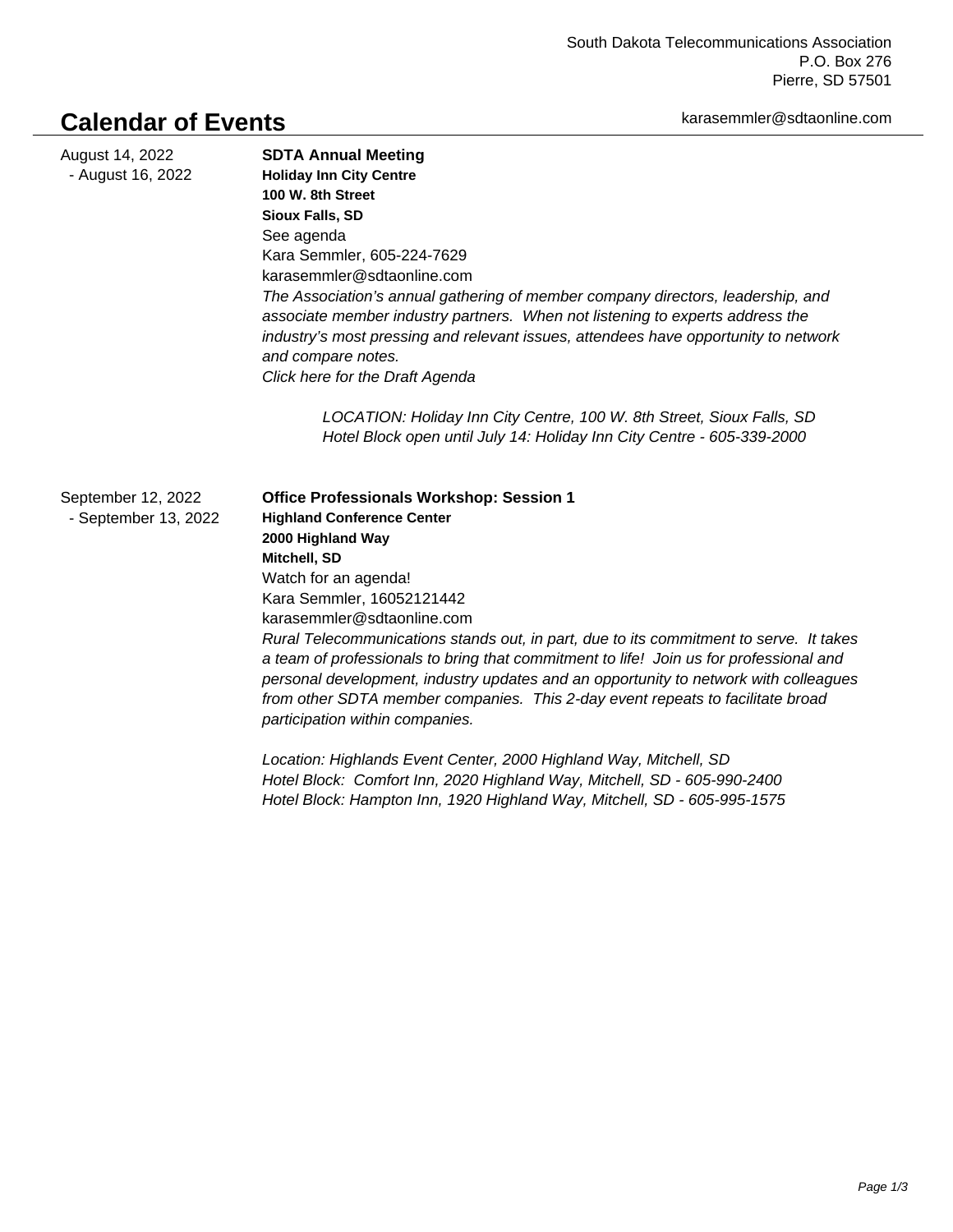| September 14, 2022<br>- September 15, 2022 | <b>Office Professionals Workshop: Session 2</b><br><b>Highland Conference Center</b><br>2000 Highland Way<br>Mitchell, SD<br>Watch for an agenda!<br>Kara Semmler, 16052121442<br>karasemmler@sdtaonline.com<br>Rural Telecommunications stands out, in part, due to its commitment to serve. It takes<br>a team of professionals to bring that commitment to life! Join us for professional and<br>personal development, industry updates and an opportunity to network with colleagues<br>from other SDTA member companies. This 2-day event repeats to facilitate broad<br>participation within companies.<br>Location: Highlands Event Center, 2000 Highland Way, Mitchell, SD<br>Hotel Block: Comfort Inn, 2020 Highland Way, Mitchell, SD - 605-990-2400<br>Hotel Block: Hampton Inn, 1920 Highland Way, Mitchell, SD - 605-995-1575 |
|--------------------------------------------|--------------------------------------------------------------------------------------------------------------------------------------------------------------------------------------------------------------------------------------------------------------------------------------------------------------------------------------------------------------------------------------------------------------------------------------------------------------------------------------------------------------------------------------------------------------------------------------------------------------------------------------------------------------------------------------------------------------------------------------------------------------------------------------------------------------------------------------------|
| October 19, 2022<br>- October 21, 2022     | <b>Marketing Professionals Workshop</b><br>The Lodge at Deadwood<br>100 Pine Crest Ln<br>Deadwood, SD<br>Watch for an agenda!<br>Kara Semmler, 16052121442<br>karasemmler@sdtaonline.com<br>SDTA Member companies offer products that stand out. SDTA marketing professionals<br>work to educate on the products that best fits the customers' needs while telling the<br>rural broadband story. The marketing professionals workshop offers a unique<br>opportunity to inspire creative efforts and polish storytelling skills.                                                                                                                                                                                                                                                                                                           |
| November 16, 2022<br>- November 17, 2022   | <b>Supervisor Seminar</b><br><b>Highland Conference Center</b><br>2000 Highland Way<br>Mitchell, SD<br>Watch for an agenda!<br>Kara Semmler, 16052121442<br>karasemmler@sdtaonline.com<br>Join us to explore the complexities of team leadership in the telecommunications<br>industry in 2022. The SDTA Supervisor Seminar provides member company<br>supervisors with an opportunity to study effective leadership and changes to law and<br>policy that will impact company practices.                                                                                                                                                                                                                                                                                                                                                  |